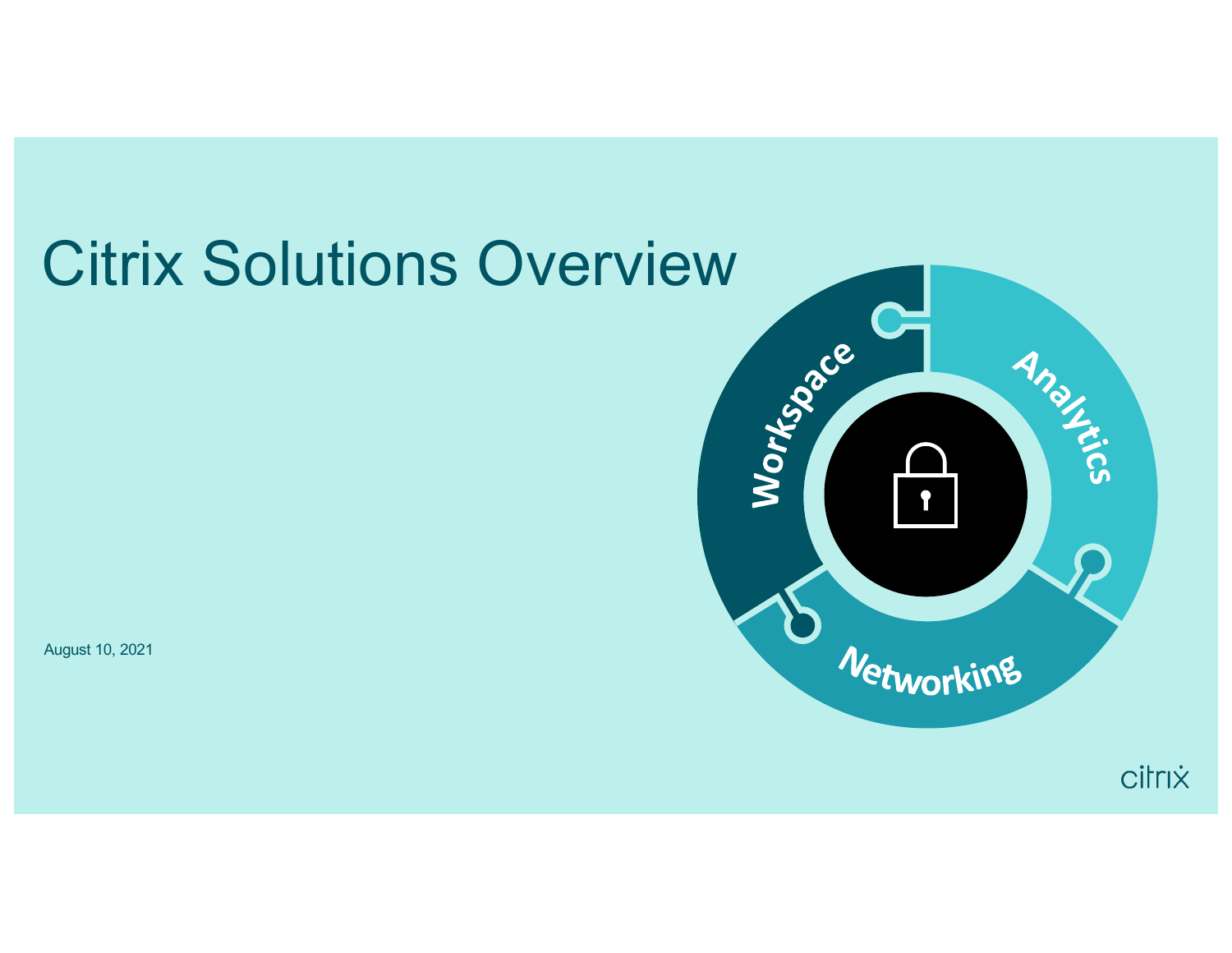# Citrix Solutions

## **Application Application & VDI**  $\overbrace{=}$  File Sync &  $\overbrace{=}$  Enterprise  $\overbrace{=}$   $\overbrace{=}$  Mobility



### **Citrix Virtual Apps & Desktops**

### Formerly XenApp & XenDesktop

Secure delivery of Windows applications and desktops to any device

### **Citrix Hypervisor** Formerly XenServer

Optimize app and desktop performance

### **Citrix VAD Standard for Azure**

### Formerly Citrix Managed Desktops

Simple, turnkey desktops-asa-service (DaaS) cloud solution, with bundled with optional Azure consumption.

### **Citrix Content Collaboration**

### Formerly ShareFile

Secure, enterprise-grade data sharing and sync services on-premises and in the cloud



Single workspace solution, securely delivering all apps & data to any device



security

**Citrix Endpoint Management** Formerly XenMobile Mobile device &

**Management** 

**Enterprise Mobility** 

application management, plus productivity apps for comprehensive mobile

Applies machine learning to data to identify and act on malicious user behavior & app performance anomalies.

### **Citrix ADC**

Formerly NetScaler ADC App delivery & load balancing

### **Citrix Web App Firewall**

Formerly NetScaler AppFirewall Protecting Web Apps & Services

### **Citrix Gateway**

Formerly NetScaler Unified Gateway Remote Access, SSO, & VDI monitoring

### **Citrix Application Delivery Management**

Formerly NetScaler Management & Analytics **System** Orchestration and Insight

### **Citrix SD-WAN**

Formerly NetScaler SD-WAN Branch Networking & WAN Optimization

### citrix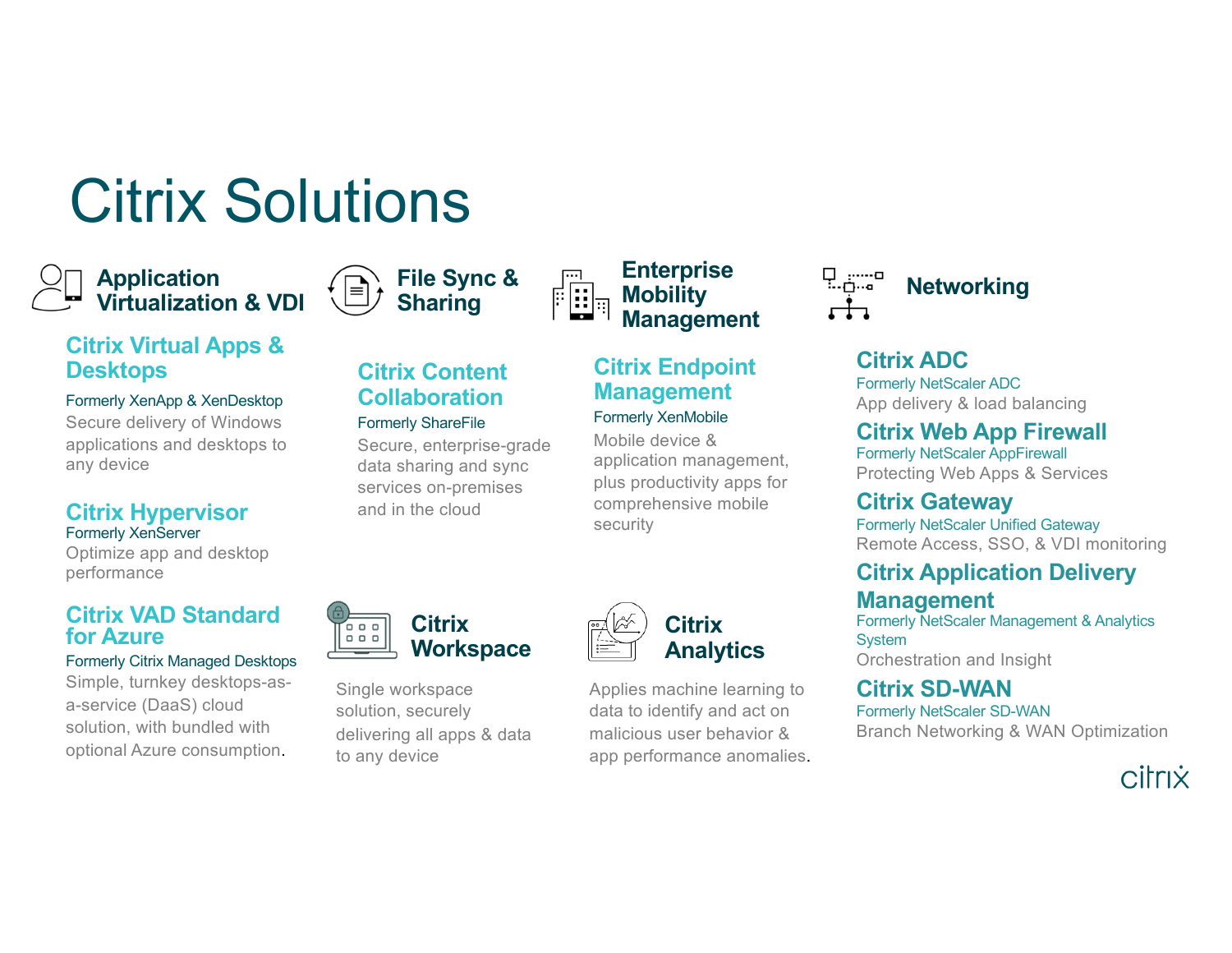# Citrix technology summary



citrix